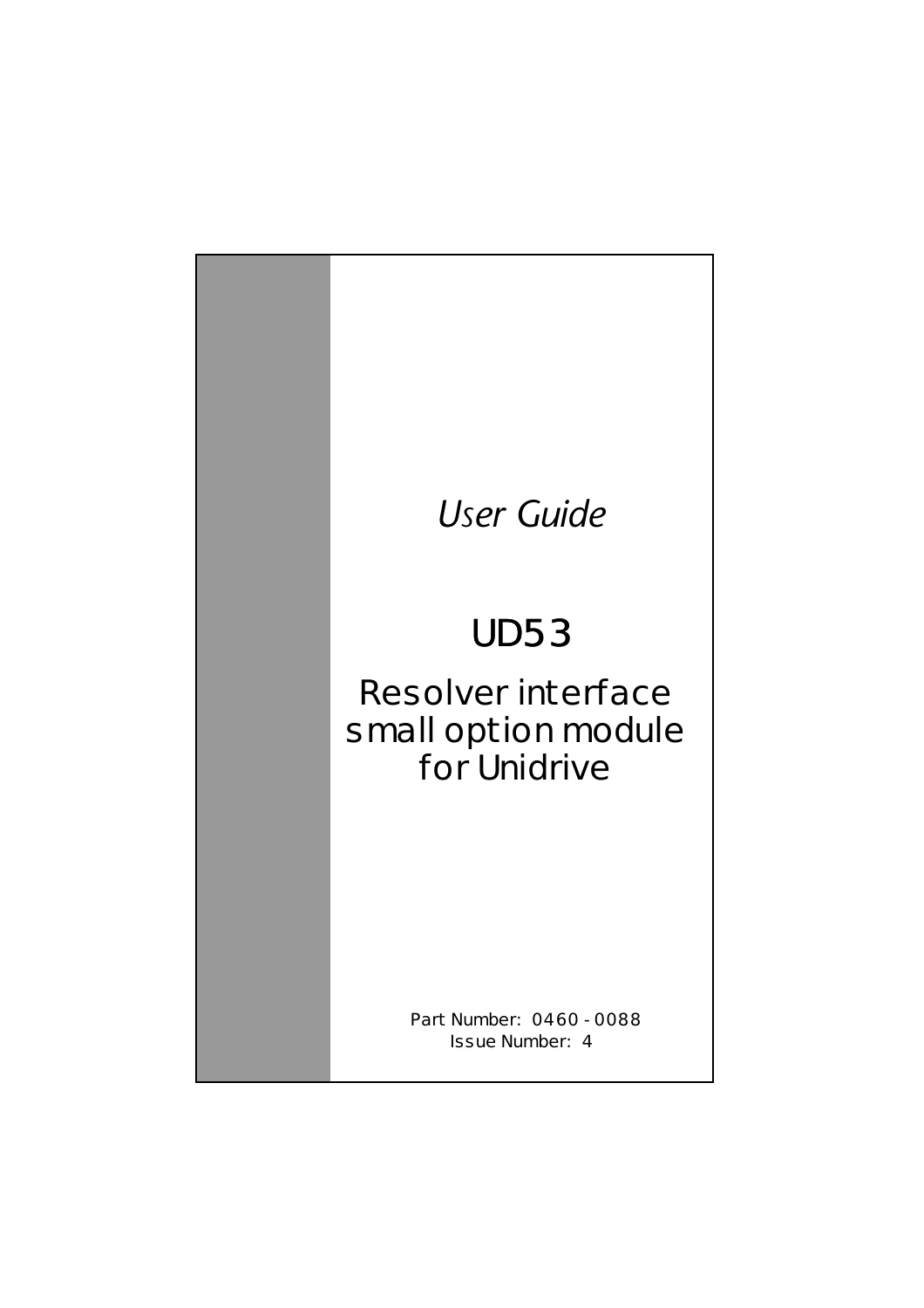## **General Information**

The manufacturer accepts no liability for any consequences resulting from inappropriate, negligent or incorrect installation or adjustment of the operating parameters of the equipment or from mismatching the Drive with the motor.

The contents of this Guide are believed to be correct at the time of printing. In the interests of a commitment to a policy of continuous development and improvement, the manufacturer reserves the right to change the specification of the product or its performance, or the contents of this Guide, without notice.

All rights reserved. No part of this Guide may be reproduced or transmitted in any form or by any means, electrical or mechanical including photocopying, recording or by any information storage or retrieval system, without permission in writing from the publisher.

#### **Use within the European Union, etc**

The following information applies where the end use of the Drive is within the European Union, the European Economic Area, or other regions which have implemented Directives of the European Council or equivalent measures.

The Drive complies with the Low Voltage Directive 73/23/EEC.

The installer is responsible for ensuring that the equipment into which the Drive is incorporated complies with all relevant Directives.

The complete equipment must comply with the EMC Directive 89/336/EEC.

If the Drive is incorporated into a machine, the manufacturer is responsible for ensuring that the machine complies with the Machinery Directive 89/392/EEC. In particular, the electrical equipment should generally comply with European Harmonised standard EN60204-1.

Copyright © January 2002 Control Techniques Drives Ltd

Issue Code: 53nu4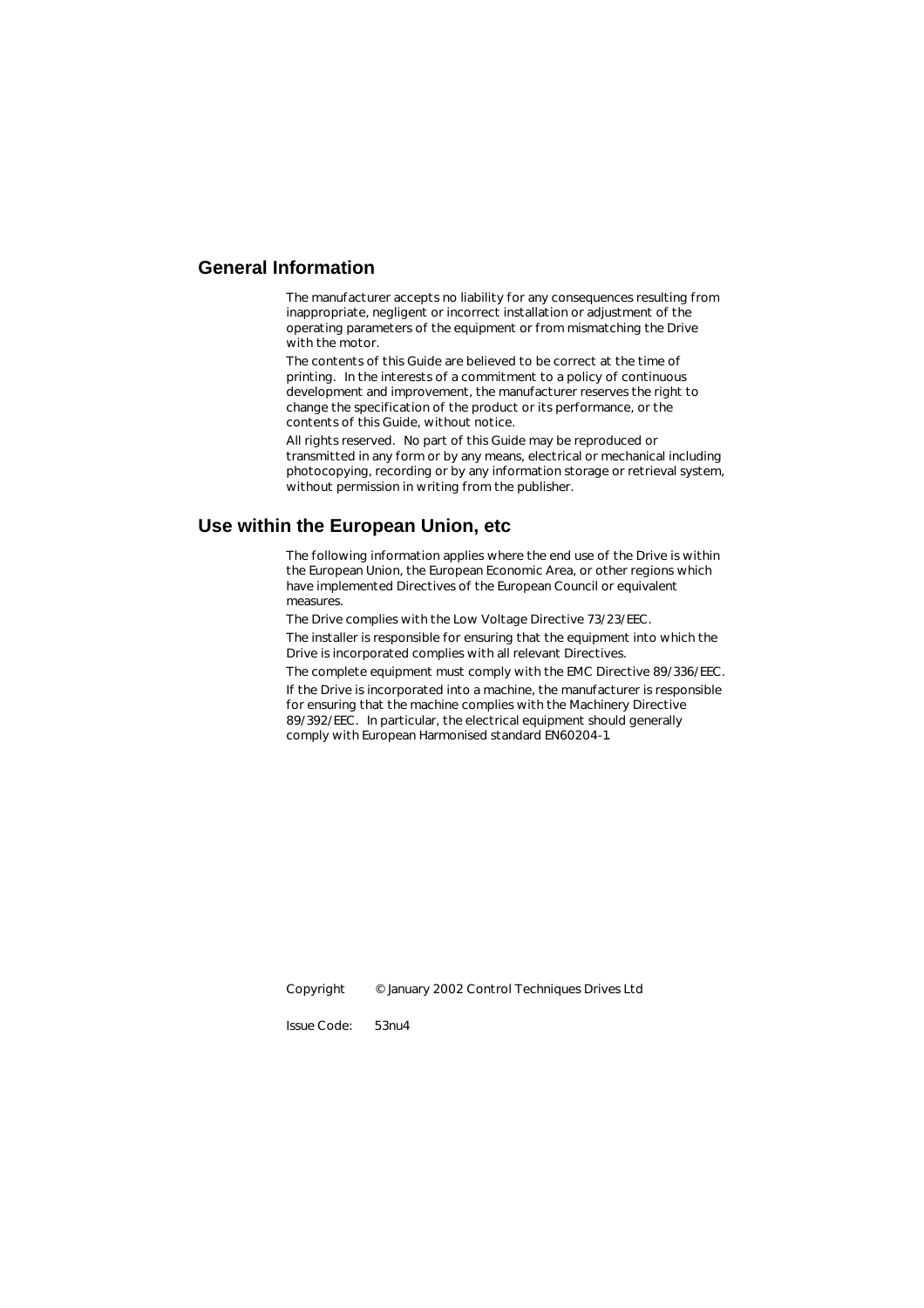# **Contents**

| Chapter |                                                               |    |
|---------|---------------------------------------------------------------|----|
| 1       | <b>Introduction</b>                                           | 1  |
| 1.1     | Main features of the UD53                                     | 1  |
| 2       | <b>Safety Information</b>                                     | 2  |
| 3       | <b>Installing the UD53</b>                                    | 5  |
| 4       | <b>Making Connections</b>                                     | 7  |
| 4.1     | Locations of the terminals                                    | 7  |
| 4.2     | Functions of the terminals                                    | 8  |
| 5       | <b>Setting Up the UD53</b>                                    | 10 |
| 5.1     | Initial setting up                                            | 10 |
| 5.2     | Phase offset                                                  | 10 |
| 5.3     | Change in feedback resolution with change<br>of maximum speed | 12 |
| 5.4     | Simulated-encoder outputs (terminals 40, 41, 43, 44)          | 12 |
| 5.5     | Z marker-pulse outputs (terminals 46, 47)                     | 14 |
| 6       | <b>Related Parameters</b>                                     | 16 |
| 6.1     | Introduction                                                  | 16 |
| 6.2     | Programmable software                                         | 16 |
| 6.3     | Parameter descriptions                                        | 18 |

# **Appendix**

| Α   | <b>Specifications</b>                     | A-1        |
|-----|-------------------------------------------|------------|
| В   | <b>Aligning the Resolver Mechanically</b> | <b>B-1</b> |
| C . | <b>Diagnostics</b>                        | $C-1$      |
| D   | <b>Operation of a Resolver</b>            | D-1        |
|     |                                           |            |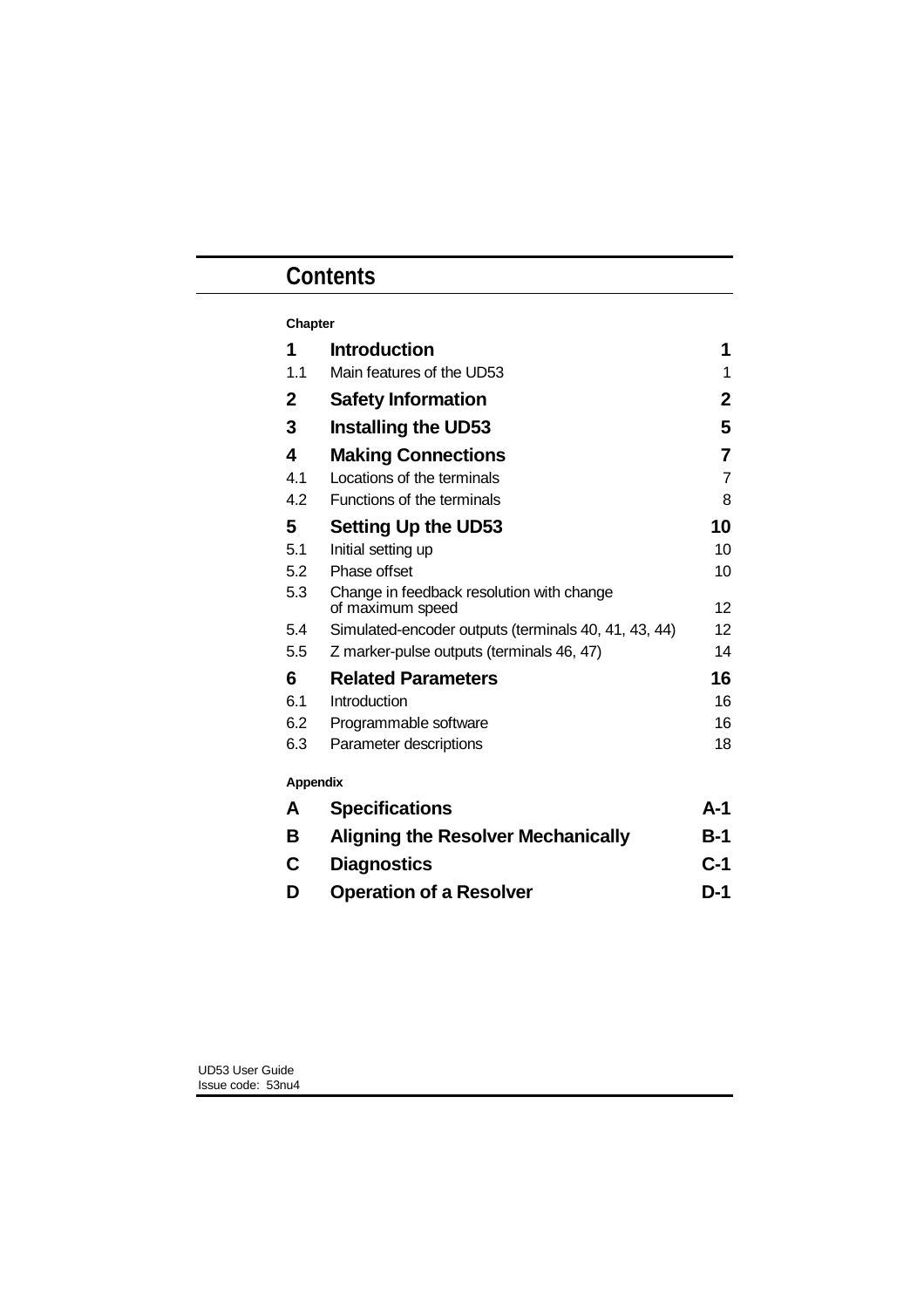UD53 User Guide Issue code: 53nu4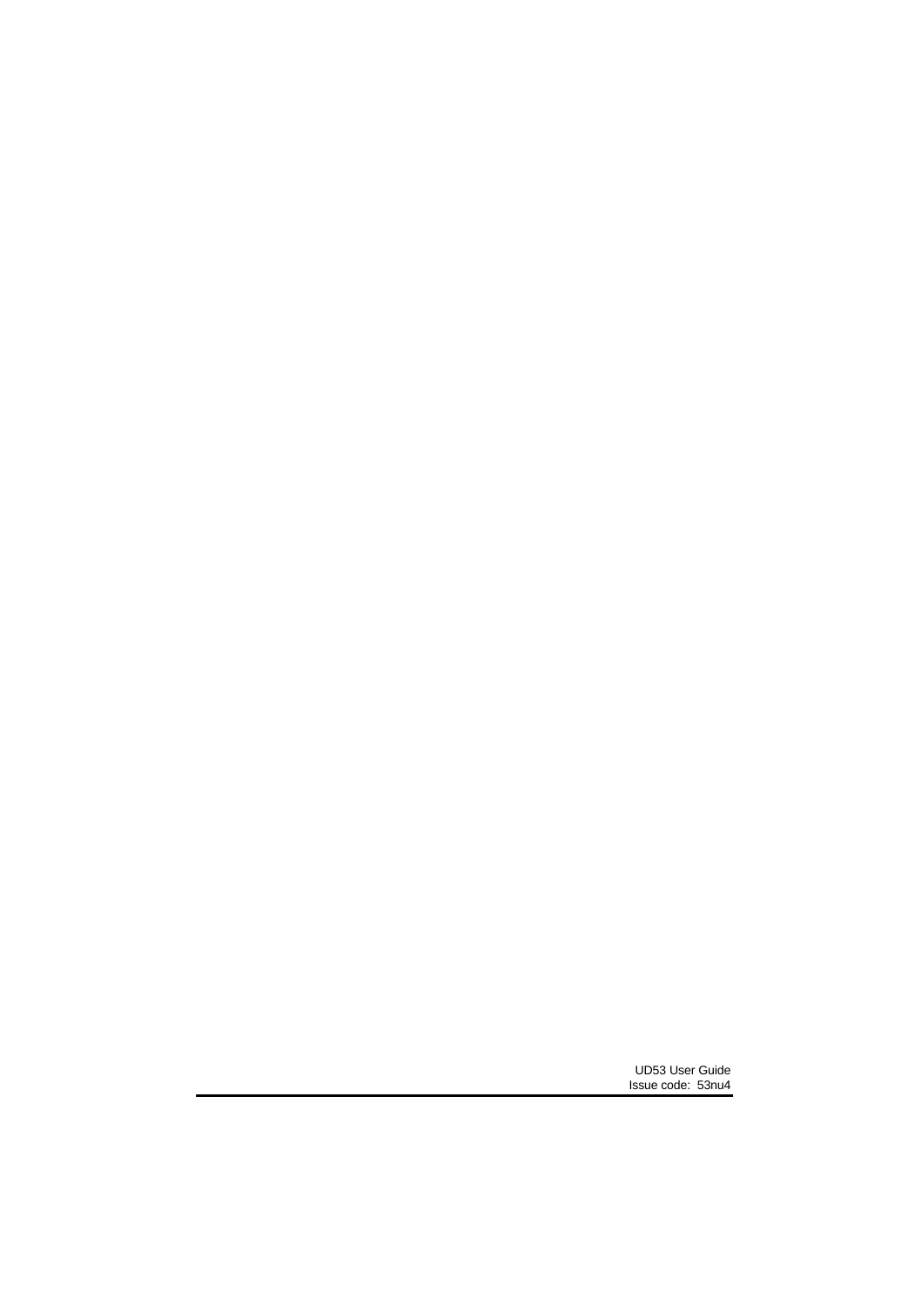# **1 Introduction**

## **1.1 Main features of the UD53**

| <b>Applications</b> The UD53 Resolver <i>small option module</i> is an interface module for |
|---------------------------------------------------------------------------------------------|
| installation in a Unidrive. The UD53 operates with resolvers having the                     |
| following specifications:                                                                   |

Input impedance: >85Ω at 6kHz

Turns ratio (primary:secondary): 3:1 or 2:1

Excitation voltage: 6VRMS or 4VRMS

The Drive must be operating in the Closed-loop Vector or Closed-loop Servo mode; the resolver connected to the UD53 is used for speed and position feedback.

**Simulated encoder outputs** The simulated-encoder outputs produce *quadrature AB* signals corresponding to the *line counts* from the source encoder. Alternatively, these outputs can be configured for frequency and direction (F/D) signals. In both cases, the outputs retain position infomation when direction is changed.

> By default, the resolver is used as the source for the simulated-encoder outputs; alternatively, the main encoder (Encoder 1) connected to the 15-way D-type on the Drive can be used as the source.

The number of pulses per revolution can be scaled by factors of 2.

**Installation** The UD53 must be fitted in the *small option module* bay of the Unidrive.

All connections to the Drive are made by a multi-way connector. Connections from external equipment are made by a plug-in 16-way screw-terminal block on the UD53.